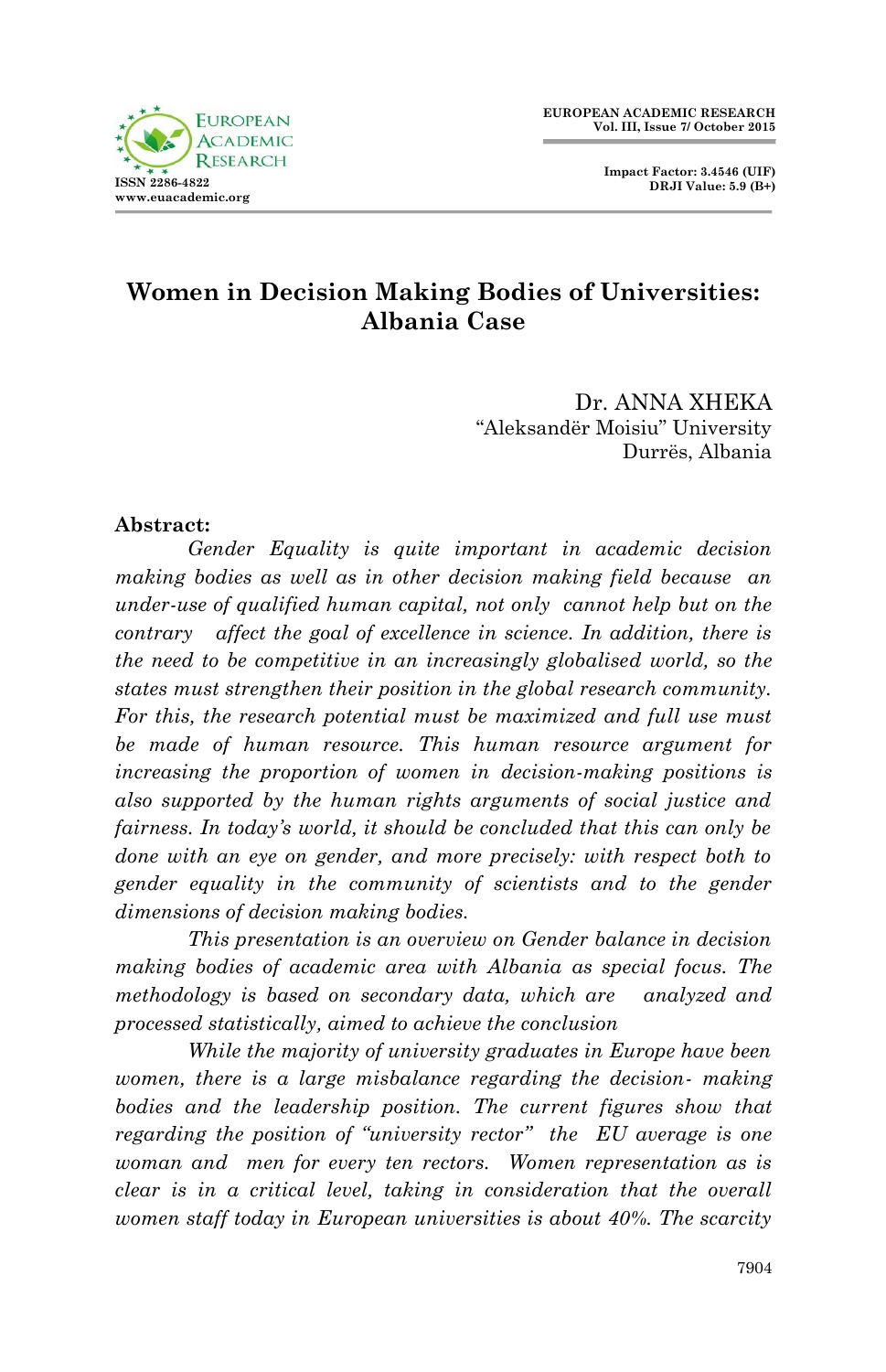*of women in senior positions, and as a result in bodies such as scientific boards, inevitably means that their individual and collective opinions are less likely to be voiced in policy and decision making processes, which may lead to biased decision-making on topics of future academic area . There are many factors that caused such a situation, starting from the decreasing of the numbers of Phd graduated students that obtain the professor title, the recruitment procedures, the special gender quotas, the policies of child care, and the taxation rules connecting to the double income families etc.*

**Key words:** Gender Equality, Decision Making bodies, Universities, Albania, European Union

#### **European Union - Situation**

Women's academic career remains markedly characterized by strong vertical segregation in European Union. In 2010, the proportion of female students (55%) and graduates (59%) exceeded that of male students, but men outnumbered women among PhD students and graduates (the proportion of female students stood at 49% and that of PhD graduates at 46 %.

**Table Nr 1<sup>1</sup>. Average of Graduated Students in EU 27- year 2010**

| <b>Students</b>            | Women in % | Men in % |
|----------------------------|------------|----------|
| <b>Students in General</b> | 59         |          |
| <b>Phd Students</b>        |            | 54       |

The average number of female PhD graduates increased at a rate of 3.7% per year, compared to 1.6% for male PhD graduates. (See figures 2012;4).

Women keeps almost the same level of participation in academics staff. They hold less than 40% of academic positions at top universities in most European countries; women academics were 31.0% in Denmark, 31.7% in Norway, and

1

<sup>1</sup> Dates are extracted from the author based in: EC. (2013) She Figures 2012. Pg 4.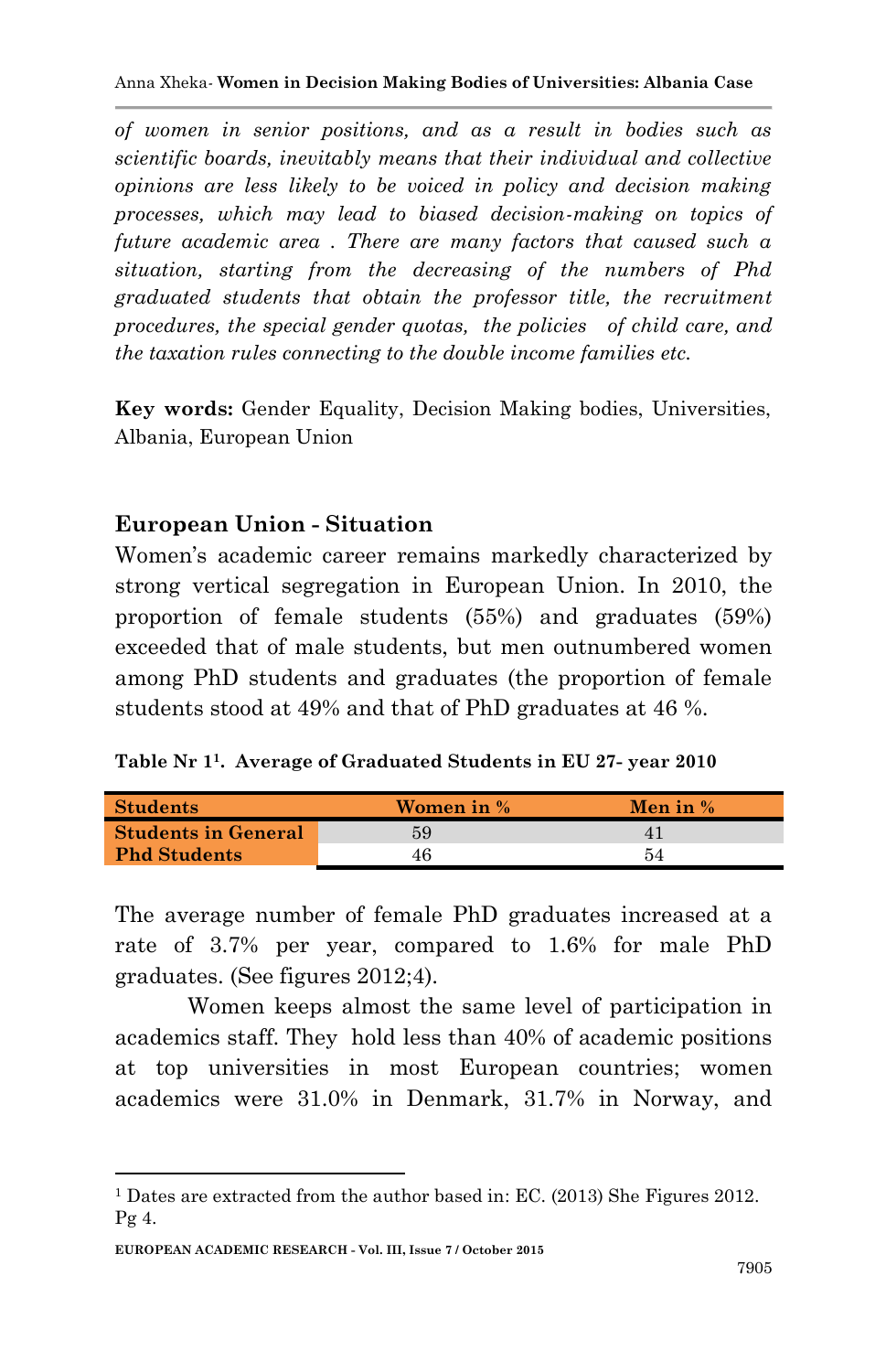36.7% in Sweden and 47.5 per cent in Turkey ( Global Gender Gap Index 2013).

It is quite interesting the structure between three levels of educations of the academic staff. As is shown from the figures below, women represented only 44% of grade C academic staff, 37% of grade B academic staff and 20% of grade A academic staff, as average in EU 27 during 2010.

**Table Nr 2<sup>2</sup>. Average of Academic Effective staff in Teriary Education by Titles and Grades in EU-27, year 2010 in (%).**

| Academic<br>Year | <b>Professors</b> |     | Phd   |     | Docents and<br><b>Pedagogues</b><br>without titles |     |
|------------------|-------------------|-----|-------|-----|----------------------------------------------------|-----|
|                  | Women             | Men | Women | Men | Women                                              | Men |
| 2010             | 20                | 80  | 37    | 63  | 44                                                 | 56  |

In 2010, on average throughout the EU-27, 15.5% of institutions in the Higher Education Sector were headed by women, and just  $10\%$  of universities had a female rector.  $\cdot$  On average in the EU-27, 36% of board members were women in 2010, whereas in 2007 they represented only 22%, an increase which is influenced to a certain extent by changes in the computing methods for the EU average.

**Table Nr 3<sup>3</sup>. Average of Universities Staff by Gender in % during the Academic Year 2010 in EU – 27.**

| <b>Positions</b>                        | Women | Men  |
|-----------------------------------------|-------|------|
| Rector                                  | 10    | 90   |
| Head of Higher Education<br>Institution | 15.5  | 84.5 |
| <b>Board Members</b>                    | 36    | 64   |

This proportion varies between 27 % in Sweden (in Norway, not anEU Member State, the proportion is highest at 32 %) and 6.5

**.** 

<sup>2</sup> Ibid

<sup>3</sup> Dates are extracted from the author based in: EC. (2013) She Figures 2012. Pg 5.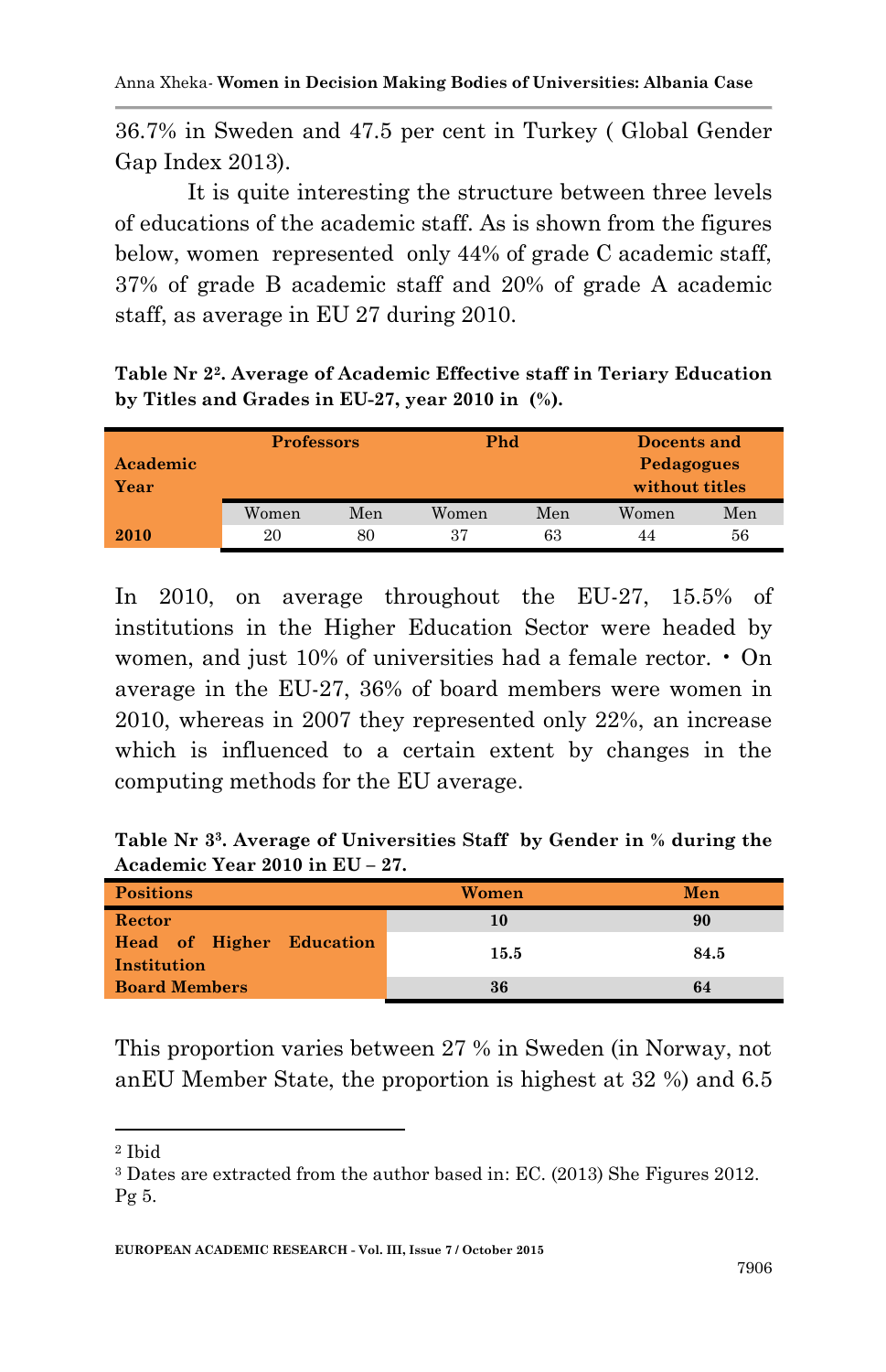% in France. The seven countries where it is highest (at 20 % or above) are, for the EU, Sweden, Finland, Italy, Latvia, and Estonia and, for the non-EU members, Norway and Iceland; the lowest (under 10 %) in Slovakia, Hungary, Romania, Portugal, and France, and, among non-EU members, Turkey and Montenegro (She Figures 2012; 114)

The highest shares of female rectors (above 20 %) are observed in Finland and Sweden, but also in Croatia, Iceland, and Norway. In Cyprus and Hungary, no single university is headed by a woman (in Malta there are just four higher education institutions). In Luxembourg, the only university of the country has a male head. Women"s proportion of rectors is very low (below 10 %) in a further ten EU members (the Czech Republic, Romania, Germany, the Netherlands, Slovakia, Italy, Belgium, Denmark, Lithuania, and Estonia)and also in Montenegro, Turkey and Switzerland ( She Figures 2012 ;115) .



Different studies show that it is still a common gender stereotype to see women as talented teachers (communication, soft skills, an open ear for students…), and men in research (hard thinkers, analytical, more objective…). This image is reflected in the "gender-biased division" of labour in academia with female staff concentrated in the teaching and lower-ranked administration areas, and the males in research: "Women teach, men think.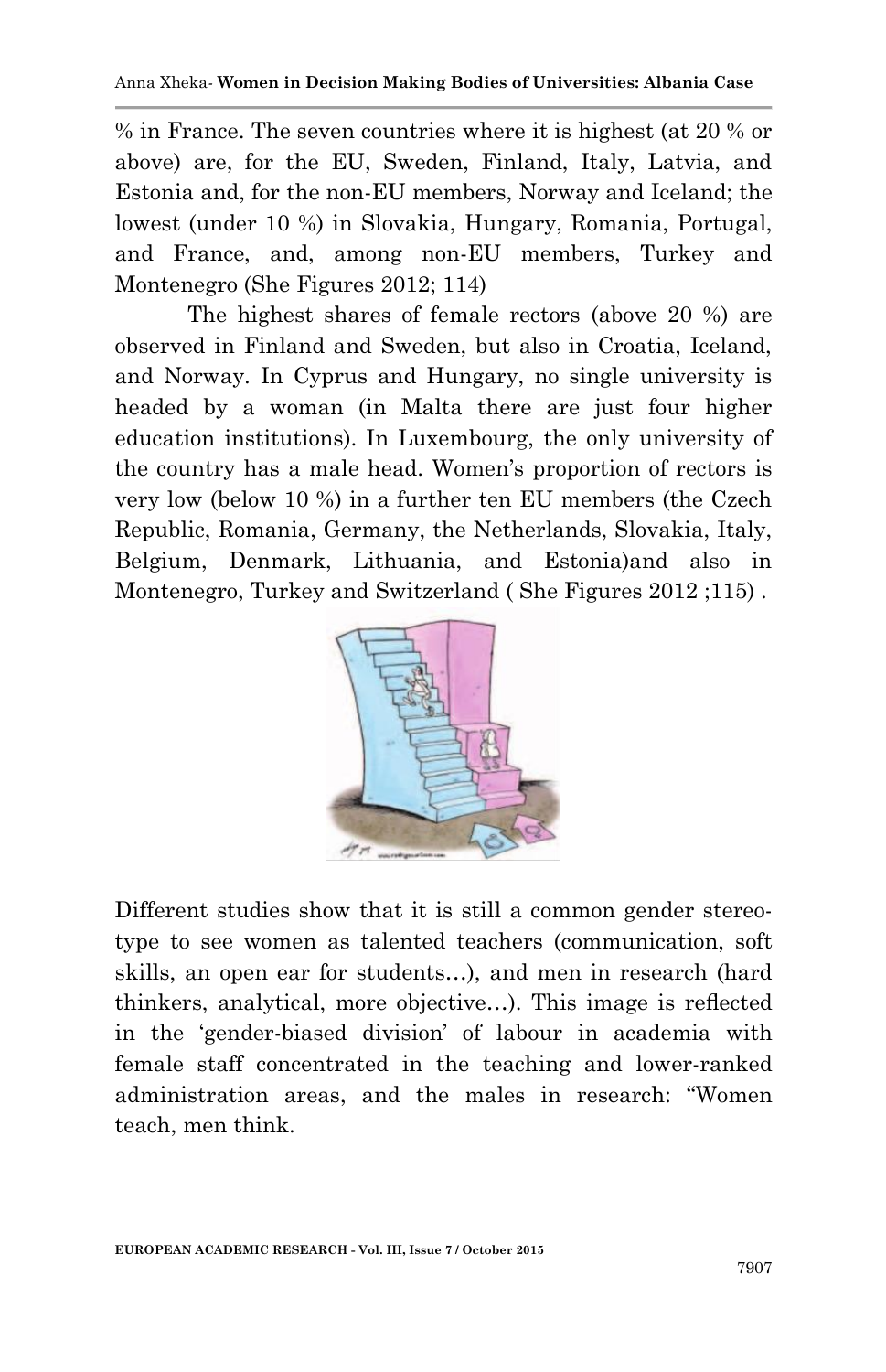

### **Albanian Case**

1

In the recent years, the number of female students has been higher than that of the male ones for the universitities, which in 2013-14 amounted to about 66 per cent.

| Years   | Women in % | Men in $%$ |
|---------|------------|------------|
| 2009-10 | 64.5       | 35.5       |
| 2010-11 | 63.6       | 36.4       |
| 2011-12 | 64.3       | 35.7       |
| 2012-13 | 65         | 35         |
| 2013-14 | 65.8       | 34.2       |

The structure of the academic staff by gender in universities has changed recently . The figures of the past four years show a gradual increase in the absolute value of women Professors although men still hold high values especially in the last year, of 69 percent or more than twice that of women. As for the staff holdinga PhD degree, the ratio is 49% to 51% respectively for men and women. Less qualified staff as Docent and Lecturers without titles is increasingly female, which in the last year reaches 62 per cent.

<sup>4</sup> Dates are extracted from the author based in: INSTAT. ( 2015) Women and Men in Albania. Pg 41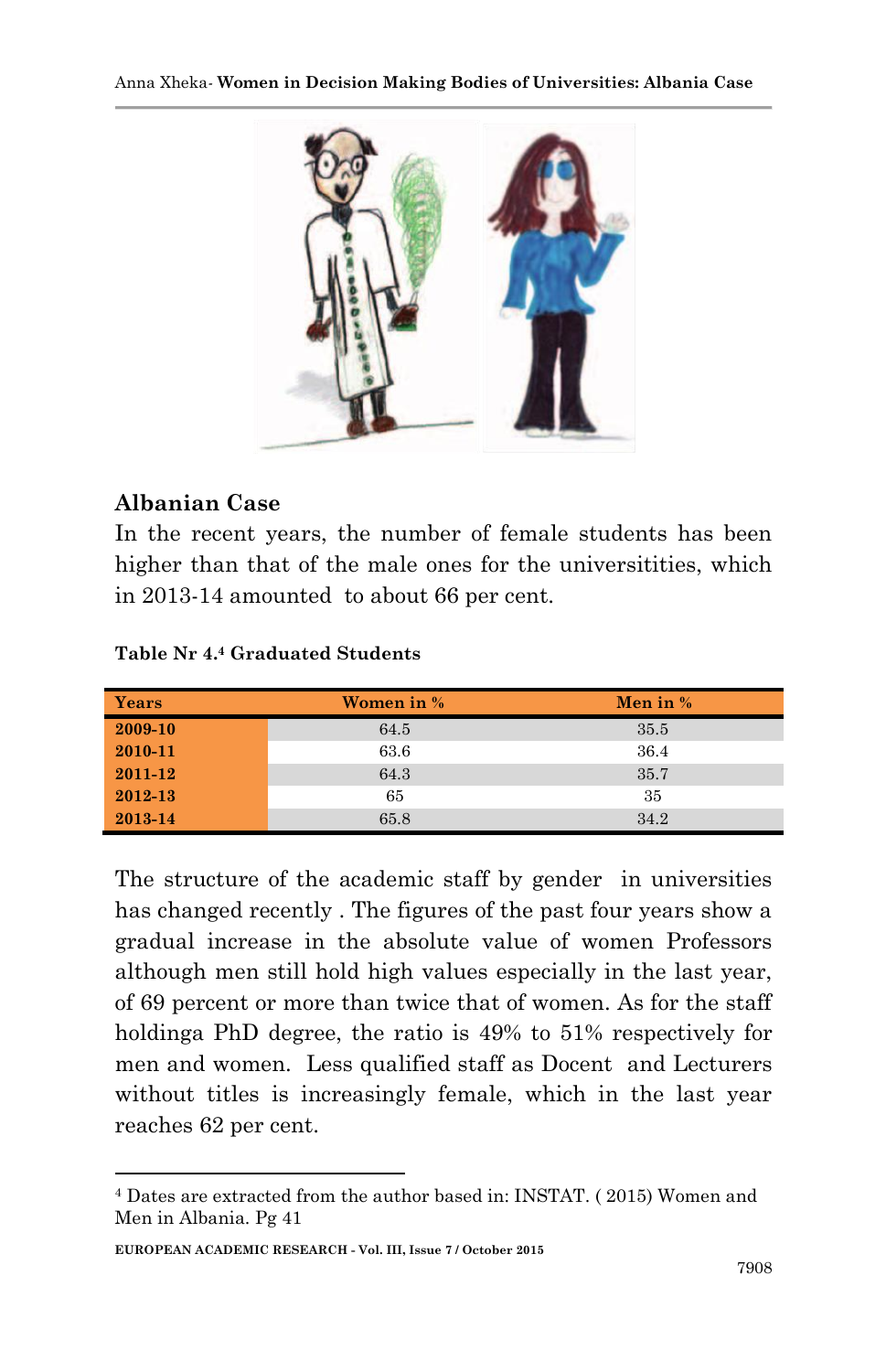| ີ           |                   |     |       |     |             |                |
|-------------|-------------------|-----|-------|-----|-------------|----------------|
|             | <b>Professors</b> |     | Phd   |     | Docents and |                |
| Academic    |                   |     |       |     |             | Pedagogues     |
| Year        |                   |     |       |     |             | without titles |
|             | Women             | Men | Women | Men | Women       | Men            |
| $2010 - 11$ | 27                | 73  | 56    | 44  | 57          | 43             |
| $2011 - 12$ | 26                | 74  | 48    | 52  | 60          | 40             |
| $2012 - 13$ | 29                | 71  | 47    | 53  | 62          | 38             |
| $2013 - 14$ | 31                | 69  | 51    | 49  | 62          | 38             |

**Table Nr 5. <sup>5</sup>Academic Effective staff in Teriary education by titles and grades in (%).**

The representation of women in decision-making bodies of Universities is critical in high levels of decision-making as it rector or dean, while gender balance improved descending the hierarchy.

**Table Nr 6: <sup>6</sup> Universities staff by gender in % during the Academic Year 2014-15**

|                                          | Women | Men |
|------------------------------------------|-------|-----|
| <b>Positions</b>                         |       |     |
| Rector                                   | 8     | 92  |
| <b>Deputy Rector</b>                     | 39    | 61  |
| <b>Member of Senate</b>                  | 33    | 67  |
| Dean                                     | 25    | 75  |
| <b>Deputy Dean</b>                       | 41    | 59  |
| <b>Member Faculty's Council</b>          | 45    | 55  |
| <b>Chef of Department</b>                | 38    | 62  |
| <b>Member</b><br>of<br><b>Department</b> | 56    | 44  |
| Council                                  |       |     |

# **Good Examples**

Norway. A special Committee published a Green paper on Women in Research with recommendations for further gender equality work in the research sector and summarizes the recent development in gender balance and gender equality work in academia. It views the EU Recommendation on a Charter and Code of Conduct for Researchers and ERA-More web portal

1

<sup>5</sup> Ibid Pg 42

<sup>6</sup> Dates are extracted from the author based in: INSTAT. (2015) Women and Men in Albania. Pg 44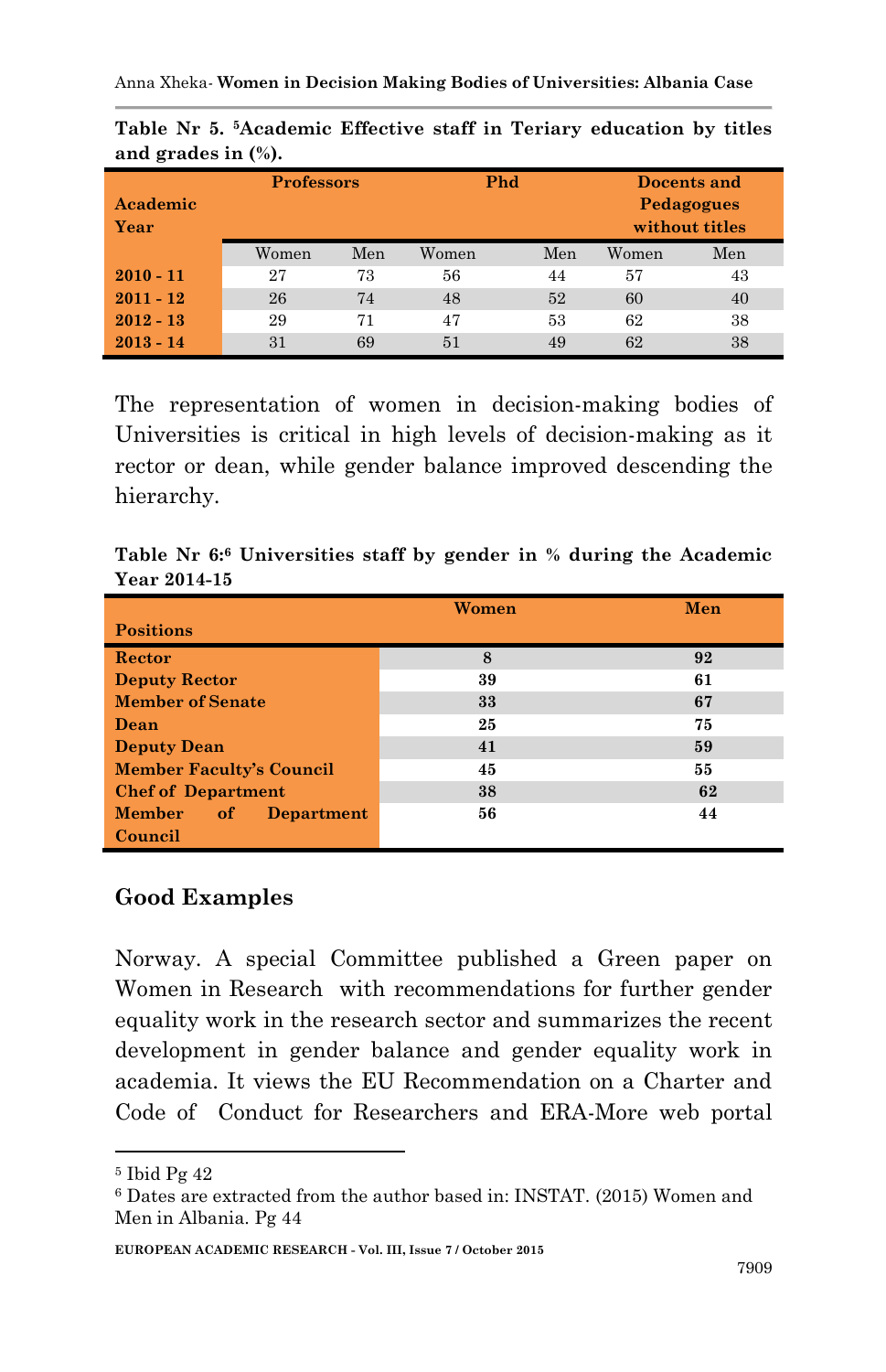and network of mobility centers as positive for the recruitment of women researchers. It also suggests that the Ministry of Education and Research offer economic rewards to institutions that hire women as associate professors and professors.

In the University of Oslo, about 350 000 Euro per year is available (as matched funding) to support at the departmental level projects involving existing female staff (e.g. paying travel costs, expanding research activities, paying for support staff.

In Finland, it has been accepted as a general principle that preference should be given to the under-represented sex, if the applicants are equally competent or if the difference between their competences is slight.

An example of gender-based targeted funding is also provided by the Minna Canth Academy Professorship in Women Studies and Gender Research at the Academy of Finland, and other equivalent positions in various universities.

In Sweden, the concept of quotas is not popular but that of goals and follow-up is quite acceptable. Since the higher education institutions rely on public funding, political pressure in the form of goals and policy can be effective, even given the autonomy of the institution.

In Spain, there has been a 40:60 ratio requirement since 2005 for selection boards in public employment, and the largest pub-lic research body also has compulsory sex parity on its selection and promotion boards. This has resulted in an increase in the number of women selected for positions, particularly for the highest position of research professor.

An example of incentives being used to encourage the hiring of more female professors is provided by Switzerland. An incentive programme was started in 2000, and every year the responsible federal institution publishes a ranking on the results. The universities were not obliged to use the extra funding for gender issues but they generally did (e.g. for financing gender equity offices).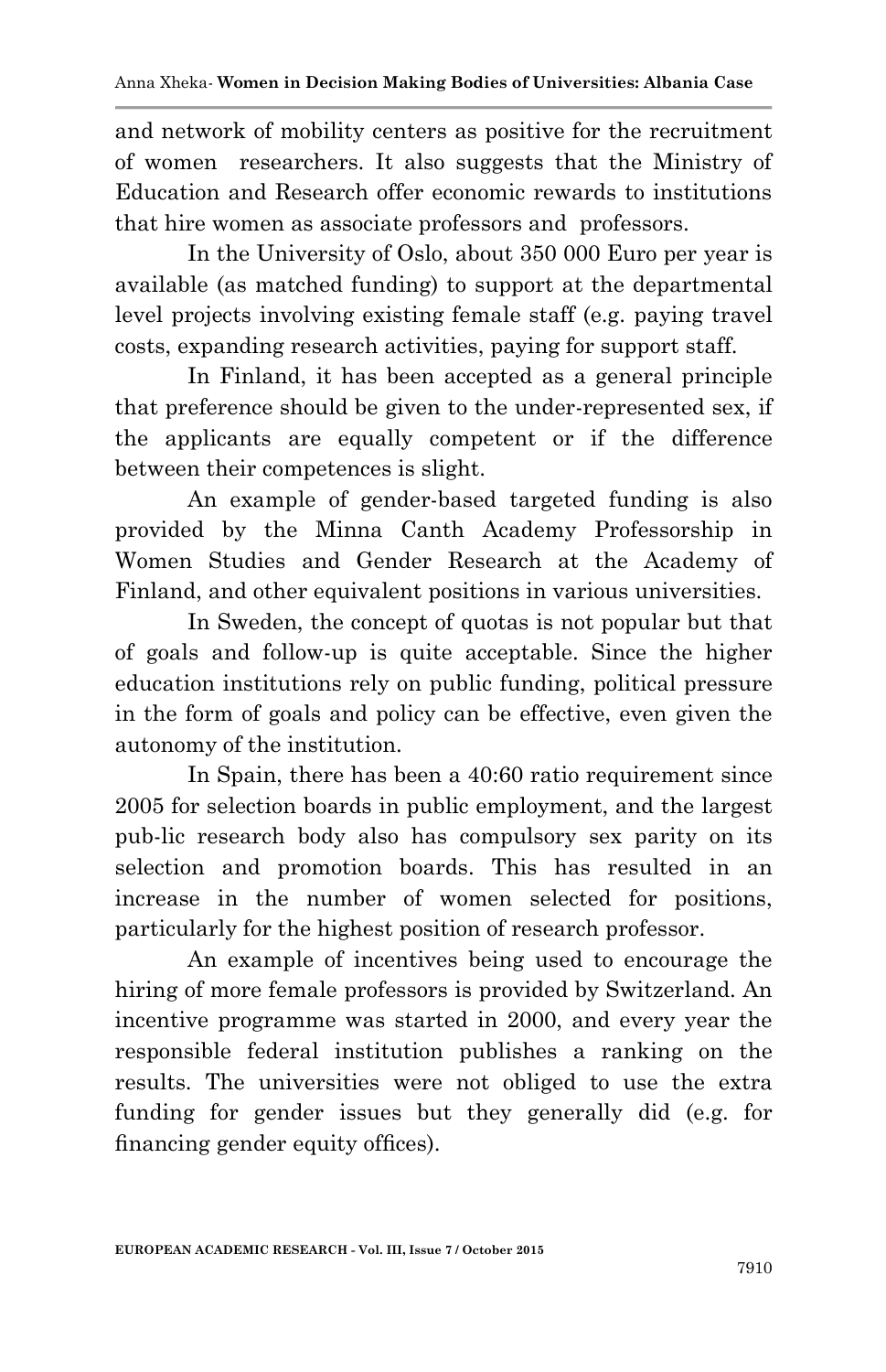# **Conclusion**

Despite the fact that the majority of university graduates in Europe are women, the senior university staff reveals a serious dichotomy in career outcomes for men and women. In high decision making und positions of universities men are 9/1 in favor compare to women. Although there has been a slight increase for women in the top grades of university staff in recent years, the average percentage of women in senior academic positions in the Member States is considerably lower than the overall percentage for all women in all academic positions.

The fewer than expected numbers of women rising to decision-making positions indicates an under-use of qualified human capital, which cannot help but affect the goal of excellence in science. The research potential is not maximized and full using all the human resource. Using the full capacity of human resource means using in the same level of participation both men and women in the community of scientists.

It is a need to take special measures to achieve the goal of equality in academic decision making area, but it seems that for the specific of this sector it is not so welcome the "quota system" Special measures to promote gender equality in decision-making in this sector may include both targets and quotas. Both measures set goals to be reached, over a certain time period, but not achieving targets results in no sanctions. Quotas, on the other hand, due to their stricter nature, can produce radical change over a short period. Experiences in research hiring, however, show that targets are generally better accepted than quotas. Systems of reserved quotas for women are nearly unanimously rejected on the grounds that women would be judged according to their gender, not according to their scientific abilities or intellectual value. There is also an argument, however, saying that in the case of scientific job decisions, such as hiring and promotion, targets are an